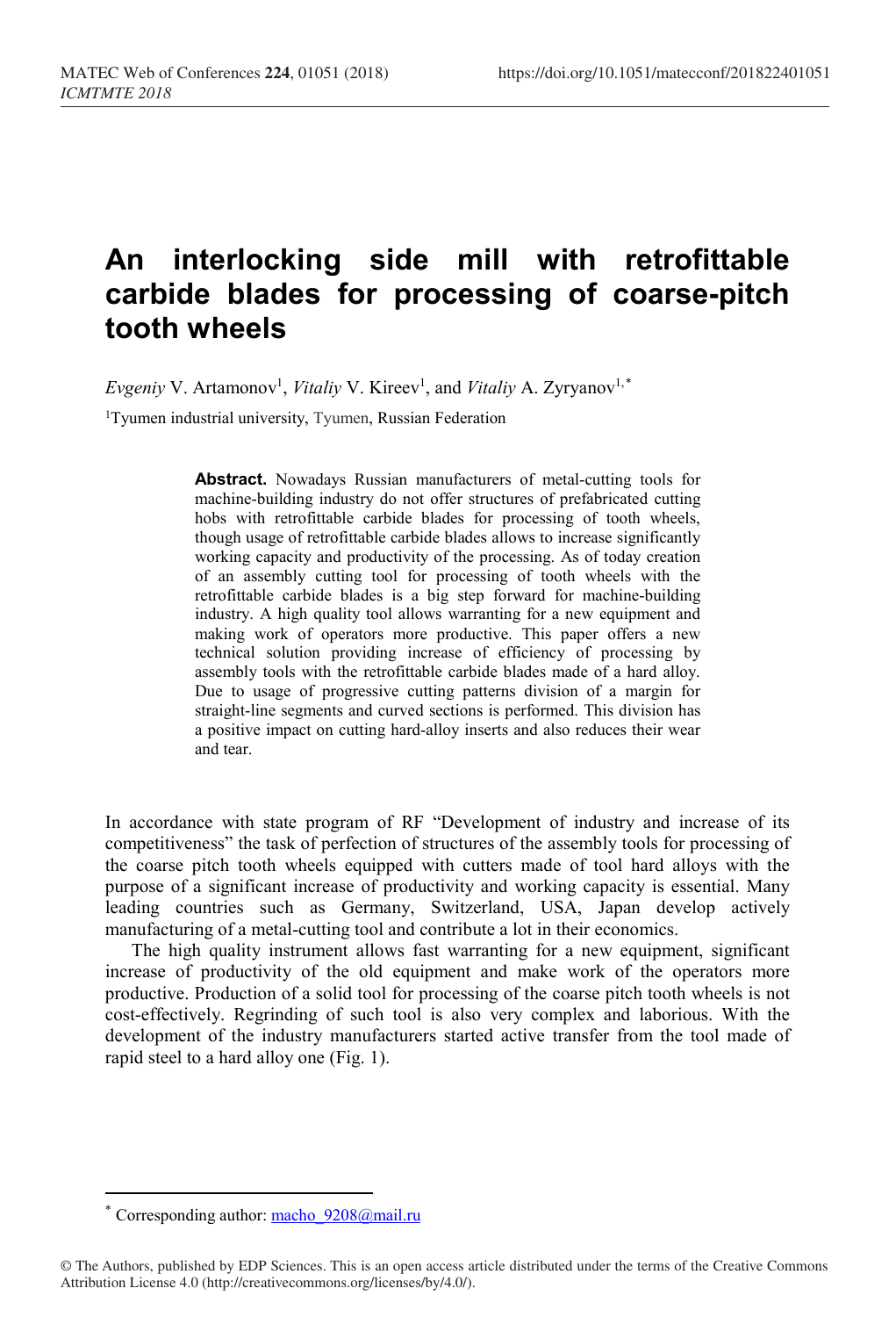

**Fig. 1.** Advantages of the assembly tool with RCB (retrofittable carbide blades).

Nowadays creation of the assembly cutting tool for processing of the tooth wheels with the retrofittable carbide blades is a big step forward for the machine-building industry. As opposed to the cutting hobs with a relieved tooth, the tool with RCB allows: multiple usage of a case, exclusion of necessity of braze and rounding of blades, shortening of time required for a change of the tool, increase processing modes, lack of correction in adjustment of equipment during change of RCB [1-2].

Gear milling of the tooth wheels is a laborious and complex process which imposes significant requirements to the tool because of variable loads [3-5].

Despite that manufacturing of tooth wheels has been lasting for many years already, still works on development of processing ways and creation of new metal-cutting tools are conducted because mankind haven't created an "ideal" tool yet.

The results of the research shown on picture 2 [7] are necessary to help in search of solutions in a sphere of a new tool creation [6], in search of optimal way to bind cutter plates, the tool modification and reducing of loads during processing.



**Fig. 2.** Dependence of principal stresses form geometrical sizes of the plate.  $1$ ] $= 11$  mm; S=3,18 mm;2) l=16,5 mm; S=4,76 mm; 3) l=22 mm; S=4,76

The diagram visualizes that impact of the plate thickness is more significate than its length. But it doesn't do to forget about an economic component and cost of the tool hard alloy used for manufacturing of retrofittable carbide blades. Consequently increase of the plate is not always feasible. That is why we are of opinion that it is effectually to use tangential placement of the blade inserts in the case of the tool during manufacturing of an interlocking side mill. This method allows saving of the tool hard alloy usage, providing of stability of RCB positioning in the case of the tool, improvement chip flow from the cutting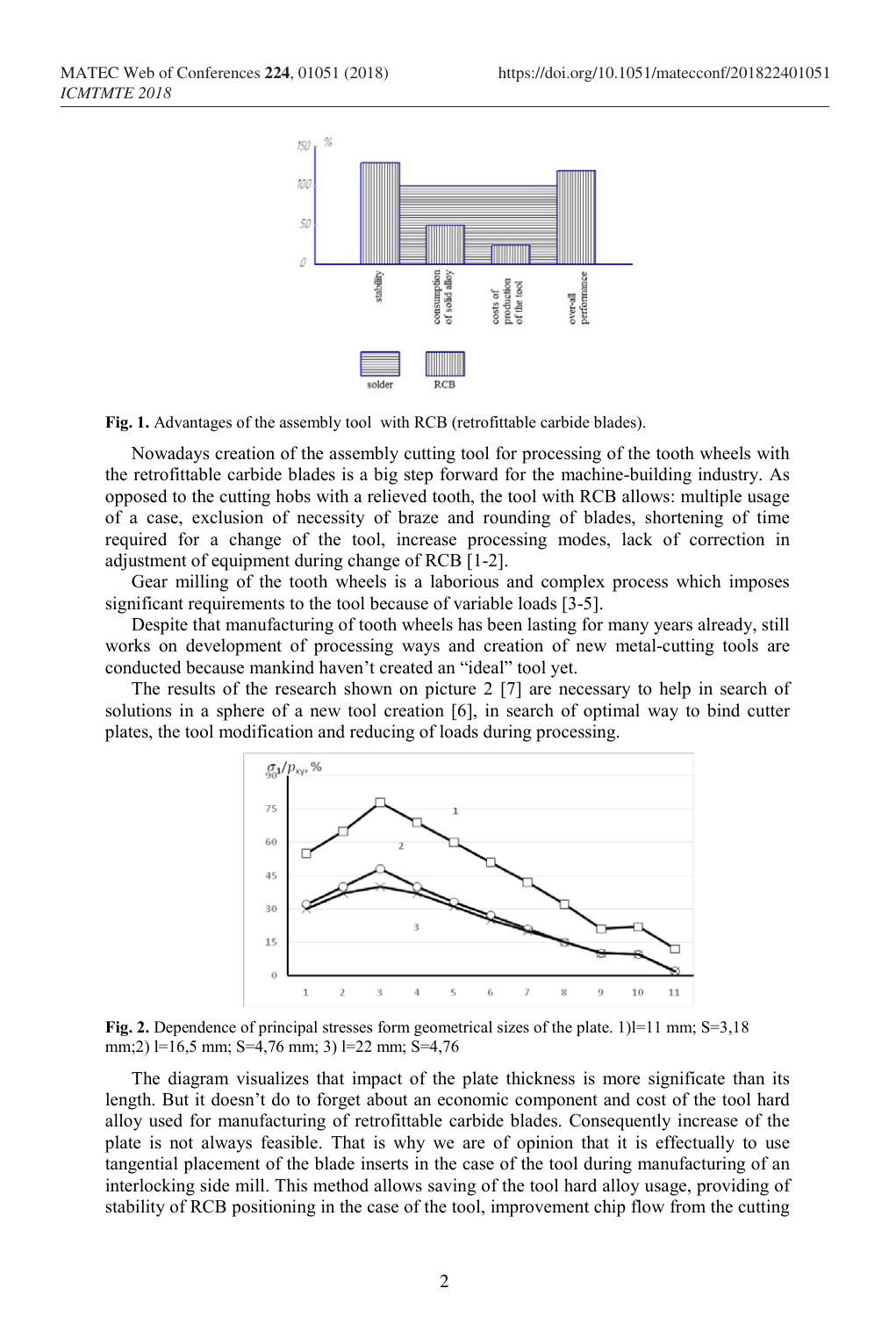zone, providing of easy access to fixing screws during a replacement of the blade inserts. Figure 3 shows realization of a progressive cutting pattern by a division of a machining stock during gear milling by means of tangential placement of RCB in the case of the tool.



**Fig. 3.** Division of machining stock by means of tangential placement of the blade inserts in the case of the tool.

As a result of designing we received 4 types of different rack-type tools on the cutting tool (Fig. 4).



**Fig. 4.** Profiles of rack-type tools during tangential placement of RCB.

Usage of this pattern will allow to reduce wear and tear of the cutting tool [8-11] by means of segmentation of chip cut by razor edges. Due to this, the chip changes into a simple one, that allows to reduce surface stresses which influence on a cutting edge of the tool. Due to changes of such kind of the cutting pattern wear and tear and destruction level of the tool edges reduces.

A construction of an assembly cutting hob for processing of the tooth wheels with mode  $m=14$  (fig. 5) was designed with the help of software "Compass – 3D".



**Fig. 5.** The construction of the assembly cutting hob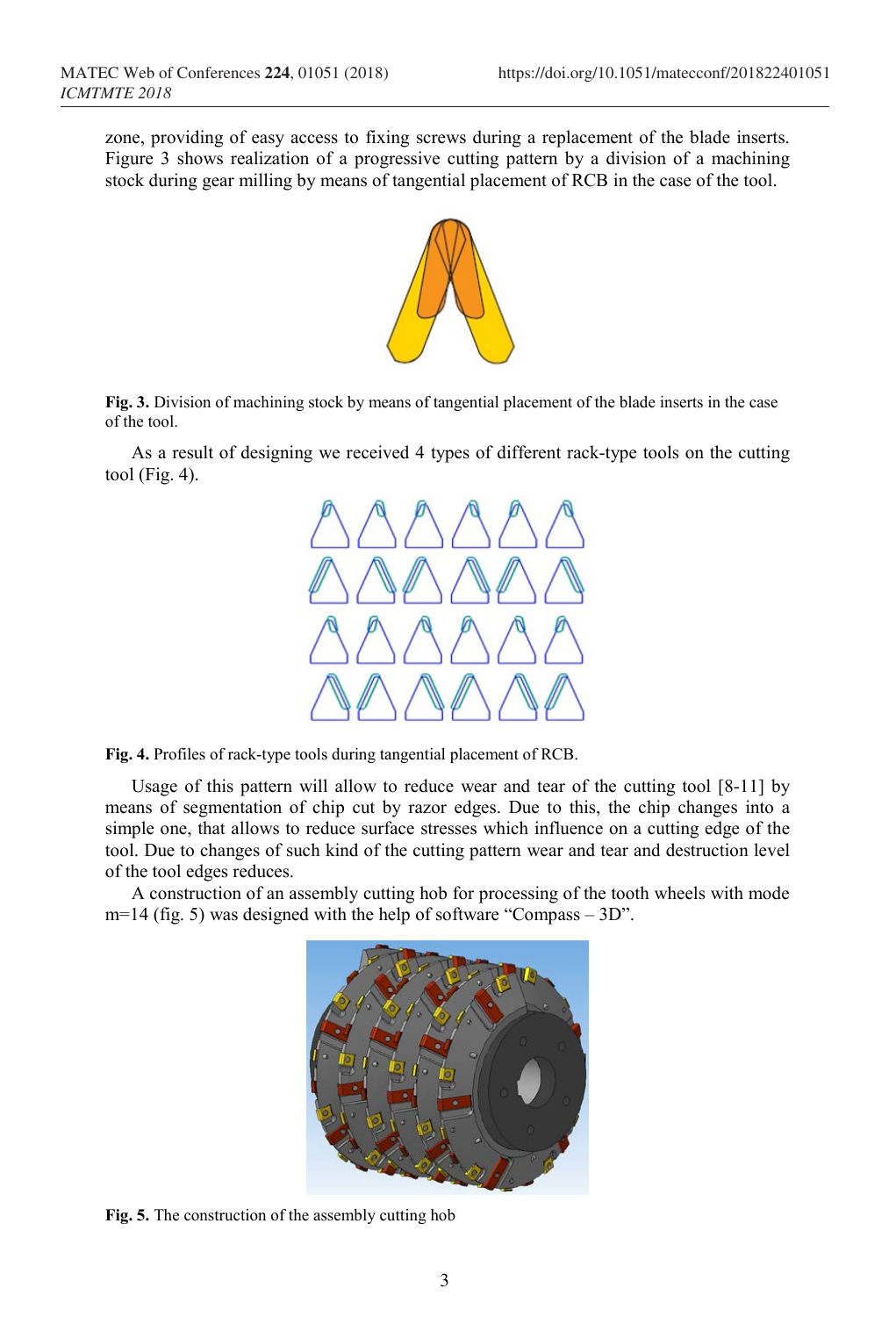The cutting hob consists of separate discs 1. Case of these discs forms a skewed surface 13 which has a definite ascending angle ω. The skewed angle has tangential slots 2 with surfaces bearing required for placement of the cutting elements in them, hole 3 for a placement of a key-slotted plug and five through-holes 4 for locking pins. Side 5 and principal 6 cutting blades based in angle slots are fastened on each disc with the help of screws 7 (fig. 6, a, b).



**Fig. 6.** The assembly cutting hob with RCB

The tool is equipped with a plug and a feather key with a key seat in order to exclude a possibility of a crank of discs of the cutting hob case during milling cut. The discs are gathered on the plug and feather key and tied up by five pins which have screws on its ends. There are two disc jaws alone the edges of the case used for a best fastening of the assembly cutting hob discs.

The assembly cutting hob works in the following way: the tool is fastened on a gear milling machine, a milling cutter has a rotational mode on itself and translational mode along an axis of a part. The part fastened on a machine bench has only rotational mode on itself, strictly coordinated with the rotation of the assembly cutting hob.

Therefore the developed cutting hob is practical to fabricate because all basing surfaces for cutting carbide blades and key slots are designed so that abrasive disks used for grind finishing have a free access to them. Working capacity and reliability of the assembly cutting hob is increased In consequence of produceability of the tool case and usage of hard-alloy blades.

## **References**

- 1. E. V. Artamonov, V. V. Kireev, V. A. Zyryanov, *Improving the Efficiency of Hobbing Mills*, Russian Engineering Research, v. **37(5)**, pp. 447–449 (2017)
- 2. E.V. Artamonov, T.E. Pomigalova, M.Kh. Uteshev, *Calculation and designing of retrofittable indexible inserts and assembly tools* (Tyumen, TyumGNGU, 2011 – 152s)
- 3. E.V. Artamonov, T.E. Pomigalova, A.M. Tveryakov, M.Kh. Uteshev, *Failure mechanics and durability of retrofittable indexible inserts made of hard alloys* (Tyumen, TyumGNGU, 2013 – 148s)
- 4. E.V. Artamonov, I.A. Efimovich, N.I. Smolin, M.Kh. Uteshev, *Stress strain condition and durability of tools cutting elements* ( M.: Nedra, 2001. – 199 s)
- 5. E. V. Artamonov, V. V. Kireev, *The Compound Hob For Processing Gearbox Pinions Used In Hoist For Well Repairs*, Appl. Mech. Mater, v. **770**, pp. 469-475 (2015)
- 6. Catalog, Ingersoll Werkzeuge GmbH, *INGERSOLL Teeth*, Haiger, (2008)